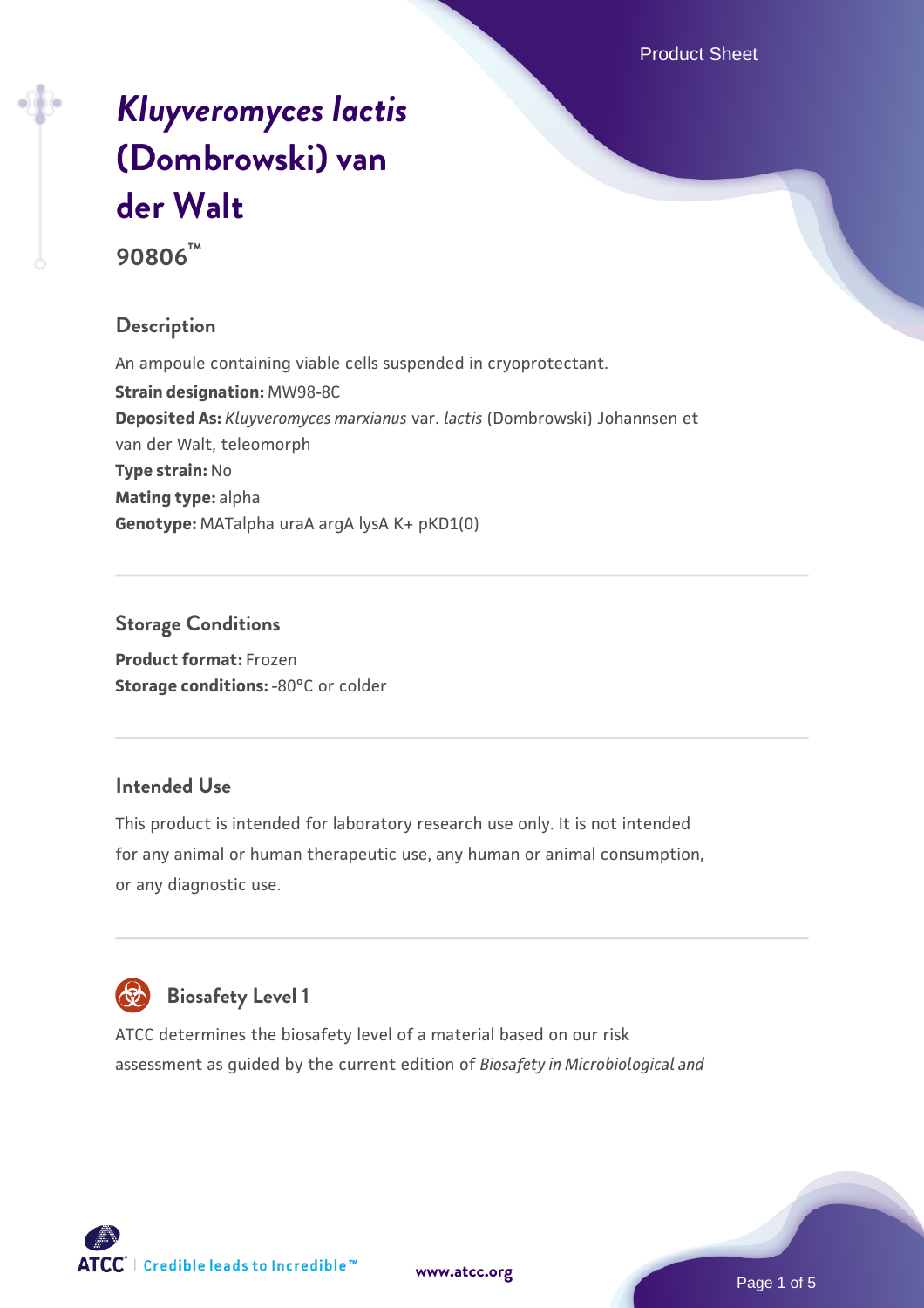#### *[Kluyveromyces lactis](https://www.atcc.org/products/90806)* **[\(Dombrowski\) van der Walt](https://www.atcc.org/products/90806)** Product Sheet **90806**

*Biomedical Laboratories (BMBL)*, U.S. Department of Health and Human Services. It is your responsibility to understand the hazards associated with the material per your organization's policies and procedures as well as any other applicable regulations as enforced by your local or national agencies.

ATCC highly recommends that appropriate personal protective equipment is always used when handling vials. For cultures that require storage in liquid nitrogen, it is important to note that some vials may leak when submersed in liquid nitrogen and will slowly fill with liquid nitrogen. Upon thawing, the conversion of the liquid nitrogen back to its gas phase may result in the vial exploding or blowing off its cap with dangerous force creating flying debris. Unless necessary, ATCC recommends that these cultures be stored in the vapor phase of liquid nitrogen rather than submersed in liquid nitrogen.

# **Certificate of Analysis**

For batch-specific test results, refer to the applicable certificate of analysis that can be found at www.atcc.org.

#### **Growth Conditions**

**Medium:**  [ATCC Medium 1049: Glucose-yeast-peptone medium](https://www.atcc.org/-/media/product-assets/documents/microbial-media-formulations/atcc-medium-1049.pdf?rev=782888acdc004ecfa9dcc3e757b0b85a) **Temperature:** 24°C

#### **Handling Procedures**

**Frozen ampoules** packed in dry ice should either be thawed immediately or



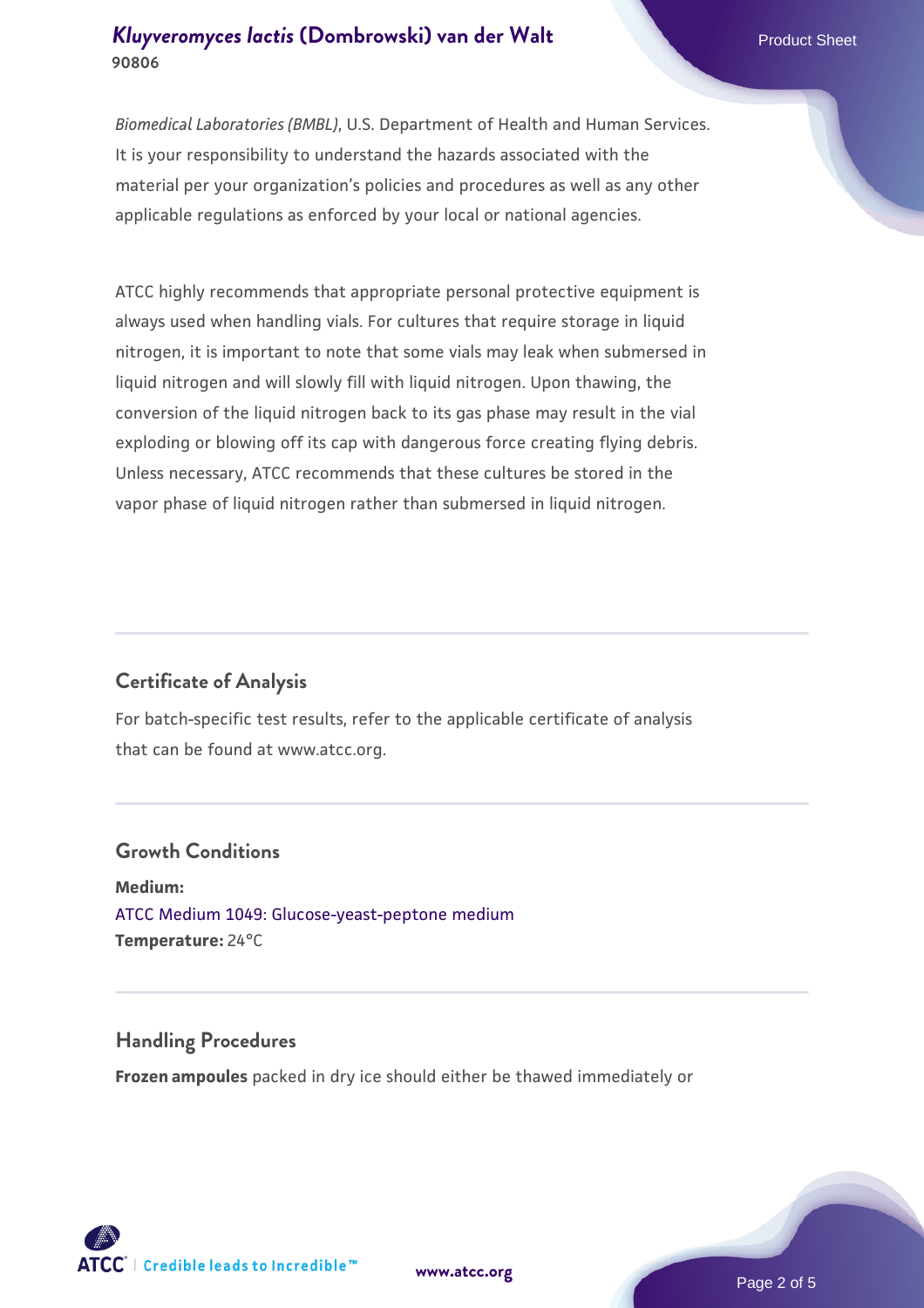#### *[Kluyveromyces lactis](https://www.atcc.org/products/90806)* **[\(Dombrowski\) van der Walt](https://www.atcc.org/products/90806)** Product Sheet **90806**

stored in liquid nitrogen. If liquid nitrogen storage facilities are not available, frozen ampoules may be stored at or below -70°C for approximately one week. **Do not under any circumstance store frozen ampoules at refrigerator freezer temperatures (generally -20°C)**. Storage of frozen material at this temperature will result in the death of the culture.

- 1. To thaw a frozen ampoule, place in a **25°C to 30°C** water bath, until just thawed **(approximately 5 minutes)**. Immerse the ampoule just sufficient to cover the frozen material. Do not agitate the ampoule.
- 2. Immediately after thawing, wipe down ampoule with 70% ethanol and aseptically transfer at least 50 µL (or 2-3 agar cubes) of the content onto a plate or broth with medium recommended.
- 3. Incubate the inoculum/strain at the temperature and conditions recommended.
- 4. Inspect for growth of the inoculum/strain regularly for up to 4 weeks. The time necessary for significant growth will vary from strain to strain.

#### **Material Citation**

If use of this material results in a scientific publication, please cite the material in the following manner: *Kluyveromyces lactis* (Dombrowski) van der Walt (ATCC 90806)

#### **References**

References and other information relating to this material are available at www.atcc.org.

#### **Warranty**

The product is provided 'AS IS' and the viability of ATCC® products is warranted for 30 days from the date of shipment, provided that the customer has stored and handled the product according to the information

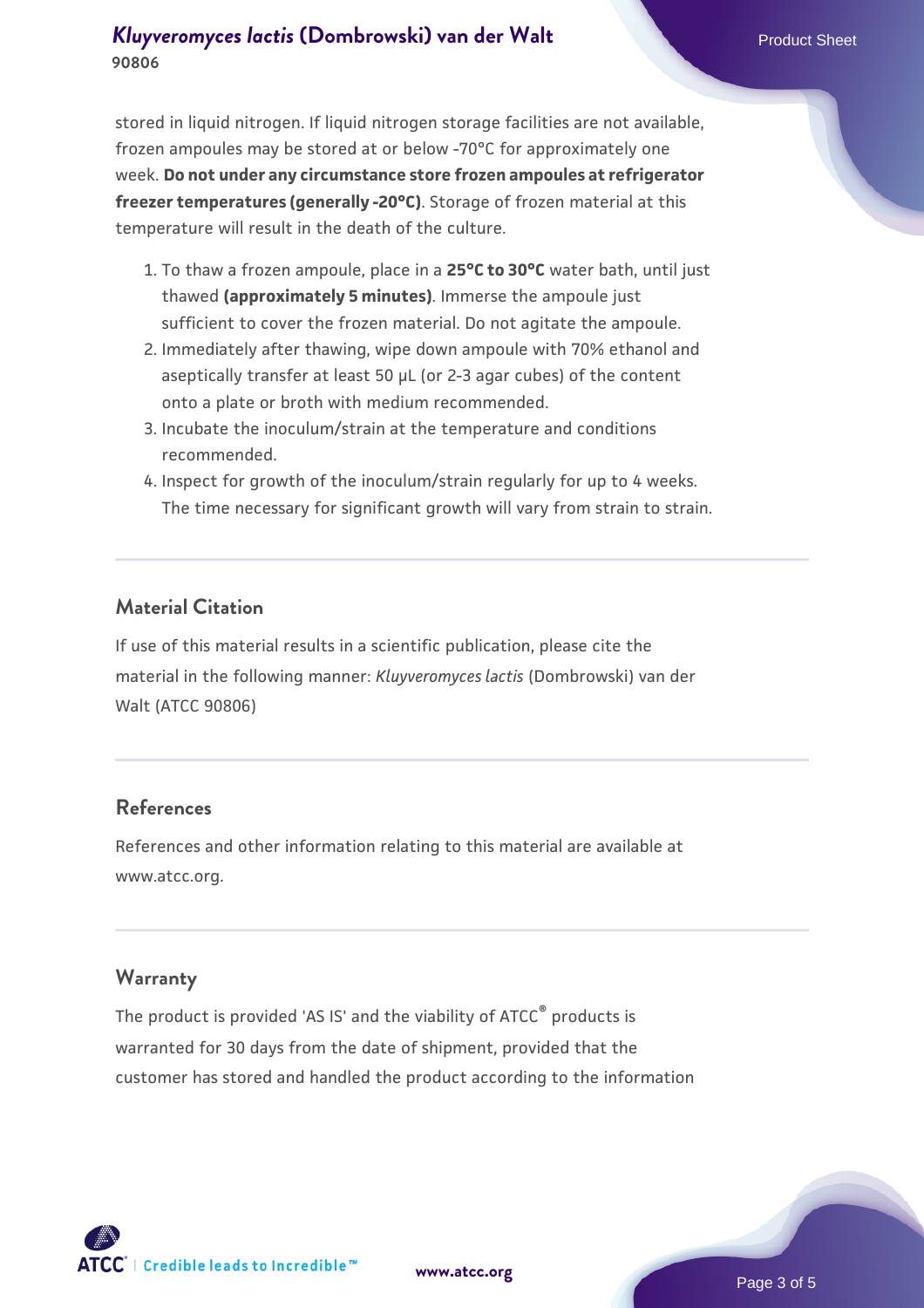## *[Kluyveromyces lactis](https://www.atcc.org/products/90806)* **[\(Dombrowski\) van der Walt](https://www.atcc.org/products/90806)** Product Sheet **90806**

included on the product information sheet, website, and Certificate of Analysis. For living cultures, ATCC lists the media formulation and reagents that have been found to be effective for the product. While other unspecified media and reagents may also produce satisfactory results, a change in the ATCC and/or depositor-recommended protocols may affect the recovery, growth, and/or function of the product. If an alternative medium formulation or reagent is used, the ATCC warranty for viability is no longer valid. Except as expressly set forth herein, no other warranties of any kind are provided, express or implied, including, but not limited to, any implied warranties of merchantability, fitness for a particular purpose, manufacture according to cGMP standards, typicality, safety, accuracy, and/or noninfringement.

#### **Disclaimers**

This product is intended for laboratory research use only. It is not intended for any animal or human therapeutic use, any human or animal consumption, or any diagnostic use. Any proposed commercial use is prohibited without a license from ATCC.

While ATCC uses reasonable efforts to include accurate and up-to-date information on this product sheet, ATCC makes no warranties or representations as to its accuracy. Citations from scientific literature and patents are provided for informational purposes only. ATCC does not warrant that such information has been confirmed to be accurate or complete and the customer bears the sole responsibility of confirming the accuracy and completeness of any such information.

This product is sent on the condition that the customer is responsible for and assumes all risk and responsibility in connection with the receipt, handling, storage, disposal, and use of the ATCC product including without limitation taking all appropriate safety and handling precautions to minimize health or environmental risk. As a condition of receiving the material, the customer agrees that any activity undertaken with the ATCC product and any progeny or modifications will be conducted in compliance with all applicable laws,

**[www.atcc.org](http://www.atcc.org)**

Page 4 of 5